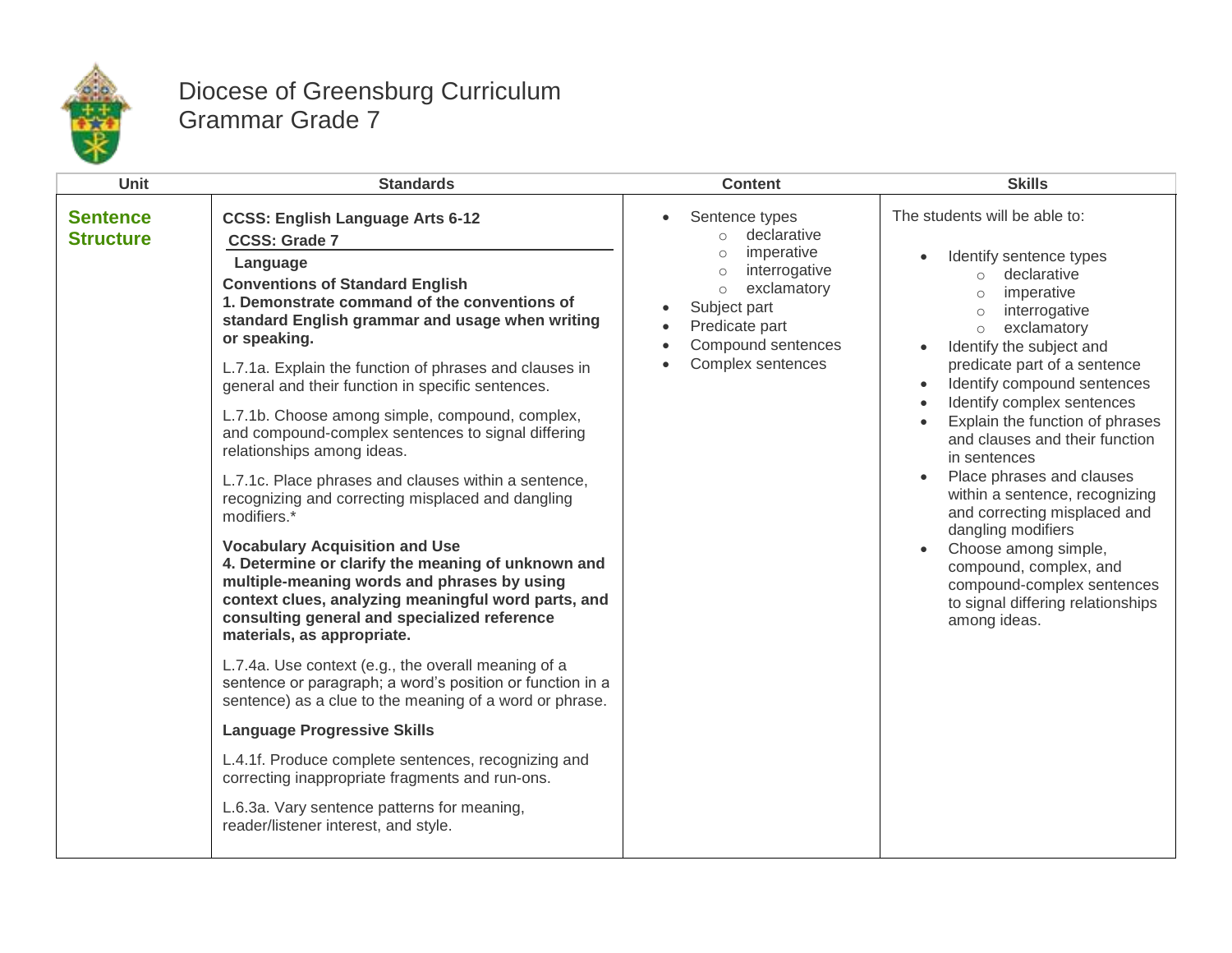| <b>Unit</b>         | <b>Standards</b>                                                                                                                                                                                                                                                                                                                                                                                                                                                                                                     | <b>Content</b>                                                                                                                                                                                                                                                                 | <b>Skills</b>                                                                                                                                                                                                                                                                                                                                                                  |
|---------------------|----------------------------------------------------------------------------------------------------------------------------------------------------------------------------------------------------------------------------------------------------------------------------------------------------------------------------------------------------------------------------------------------------------------------------------------------------------------------------------------------------------------------|--------------------------------------------------------------------------------------------------------------------------------------------------------------------------------------------------------------------------------------------------------------------------------|--------------------------------------------------------------------------------------------------------------------------------------------------------------------------------------------------------------------------------------------------------------------------------------------------------------------------------------------------------------------------------|
|                     | © Copyright 2010. National Governors Association<br>Center for Best Practices and Council of Chief State<br>School Officers. All rights reserved.                                                                                                                                                                                                                                                                                                                                                                    |                                                                                                                                                                                                                                                                                |                                                                                                                                                                                                                                                                                                                                                                                |
| <b>Conjunctions</b> | <b>CCSS: English Language Arts 6-12</b><br><b>CCSS: Grade 7</b><br>Language<br><b>Conventions of Standard English</b><br>1. Demonstrate command of the conventions of<br>standard English grammar and usage when writing<br>or speaking.<br>L.7.1. Demonstrate command of the conventions of<br>standard English grammar and usage when writing or<br>speaking.<br>© Copyright 2010. National Governors Association<br>Center for Best Practices and Council of Chief State<br>School Officers. All rights reserved. | Coordinating<br>$\bullet$<br>conjunctions<br>Subordinate conjunctions                                                                                                                                                                                                          | The students will be able to:<br>Use conjunctions to create<br>$\bullet$<br>compound and complex<br>sentences<br>Insert a comma to separate the<br>$\bullet$<br>conjunction from the<br>independent clause<br>Recognize and use correlative<br>and subordinating<br>conjunctions.                                                                                              |
| <b>Nouns</b>        | <b>CCSS: English Language Arts 6-12</b><br><b>CCSS: Grade 7</b><br>Language<br><b>Conventions of Standard English</b><br>1. Demonstrate command of the conventions of<br>standard English grammar and usage when writing<br>or speaking.<br>L.7.1. Demonstrate command of the conventions of<br>standard English grammar and usage when writing or<br>speaking.<br>© Copyright 2010. National Governors Association<br>Center for Best Practices and Council of Chief State<br>School Officers. All rights reserved. | Number and gender<br>Noun types<br>common<br>$\circ$<br>proper<br>$\circ$<br>abstract<br>$\circ$<br>collective<br>$\circ$<br>possessive<br>$\circ$<br>compound<br>$\circ$<br>Object of a verb<br>Object of a preposition<br>As an appositive<br>$\bullet$<br>In direct address | The students will be able to:<br>Review number and gender<br>Review noun types including:<br>$\bullet$<br>common<br>$\circ$<br>proper<br>$\circ$<br>abstract<br>$\circ$<br>collective<br>$\bigcirc$<br>possessive<br>$\circ$<br>compound<br>$\circ$<br>Identify the position of a noun<br>in a sentence<br>Correctly punctuate nouns as<br>appositive and in direct<br>address |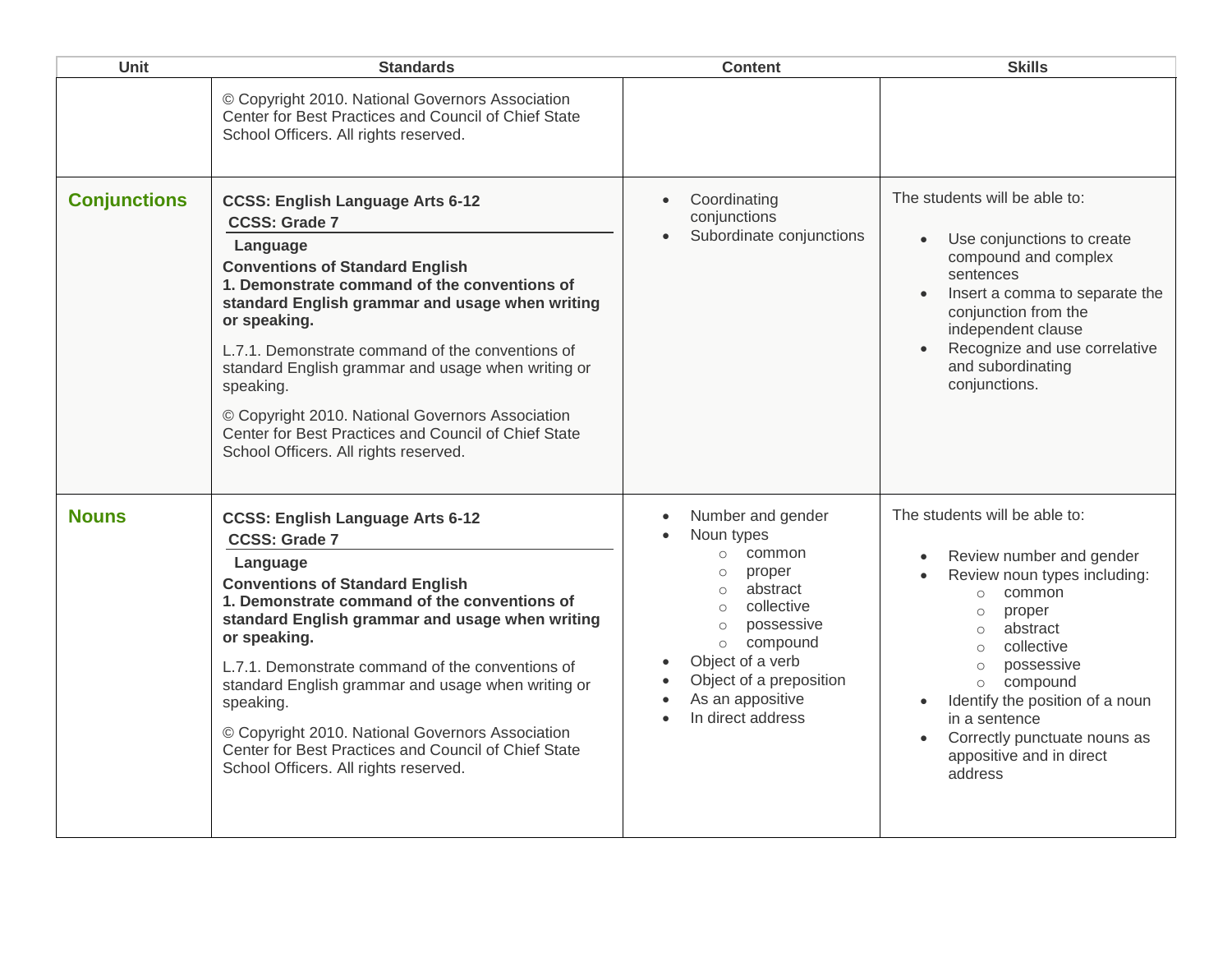| <b>Unit</b>         | <b>Standards</b>                                                                                                                                                                                                                                                                                                                                                                                                                                                                                                                         | <b>Content</b>                                                                                                                                                                                                                                                       | <b>Skills</b>                                                                                                                                                                                                                                                                                                                                                                                                                                                                                                                                |
|---------------------|------------------------------------------------------------------------------------------------------------------------------------------------------------------------------------------------------------------------------------------------------------------------------------------------------------------------------------------------------------------------------------------------------------------------------------------------------------------------------------------------------------------------------------------|----------------------------------------------------------------------------------------------------------------------------------------------------------------------------------------------------------------------------------------------------------------------|----------------------------------------------------------------------------------------------------------------------------------------------------------------------------------------------------------------------------------------------------------------------------------------------------------------------------------------------------------------------------------------------------------------------------------------------------------------------------------------------------------------------------------------------|
| <b>Pronouns</b>     | <b>CCSS: English Language Arts 6-12</b><br><b>CCSS: Grade 7</b><br>Language<br><b>Language Progressive Skills</b><br>L.3.1f. Ensure subject-verb and pronoun-antecedent<br>agreement.<br>L.6.1c. Recognize and correct inappropriate shifts in<br>pronoun number and person.<br>L.6.1d. Recognize and correct vague pronouns (i.e.,<br>ones with unclear or ambiguous antecedents).<br>© Copyright 2010. National Governors Association<br>Center for Best Practices and Council of Chief State<br>School Officers. All rights reserved. | Personal (number and<br>$\bullet$<br>gender)<br>Agreement<br>Antecedents<br>Intensive/reflexive<br>Subject<br>Objective (direct/indirect)<br>Possessive<br>Pronouns in contractions<br>Demonstrative<br>$\bullet$<br>Interrogative<br>Indefinite<br>Double negatives | The students will be able to:<br>Ensure pronouns are in proper<br>case (subjective-objective-<br>possessive)<br>Use intensive/reflexive<br>pronouns<br>Recognize and correct<br>inappropriate shifts in pronoun<br>number and person<br>Recognize and correct vague<br>pronouns<br>Identify and correctly use<br>interrogative pronouns in<br>writing and spoken English<br>Distinguish demonstrative<br>pronouns from adjectives in<br>writing and spoken English<br>Use the correct indefinite<br>pronoun in writing and spoken<br>English |
| <b>Prepositions</b> | <b>CCSS: English Language Arts 6-12</b><br><b>CCSS: Grade 7</b><br>Language<br><b>Conventions of Standard English</b><br>1. Demonstrate command of the conventions of<br>standard English grammar and usage when writing<br>or speaking.<br>L.7.1. Demonstrate command of the conventions of<br>standard English grammar and usage when writing or<br>speaking.<br>© Copyright 2010. National Governors Association<br>Center for Best Practices and Council of Chief State<br>School Officers. All rights reserved.                     | Prepositions<br>$\bullet$<br>Prepositional phrases<br>adjectival<br>$\circ$<br>adverbial<br>$\circ$<br>Words that can be<br>prepositions and adverbs                                                                                                                 | The students will be able to:<br>Recognize that prepositional<br>phrase begin with a preposition<br>and end with a noun or<br>pronoun<br>Identify prepositional phrases<br>Correctly relate the phrase to<br>what it modifies<br>Recognize that are<br>prepositional phrase can be<br>modified by another<br>prepositional phrase                                                                                                                                                                                                            |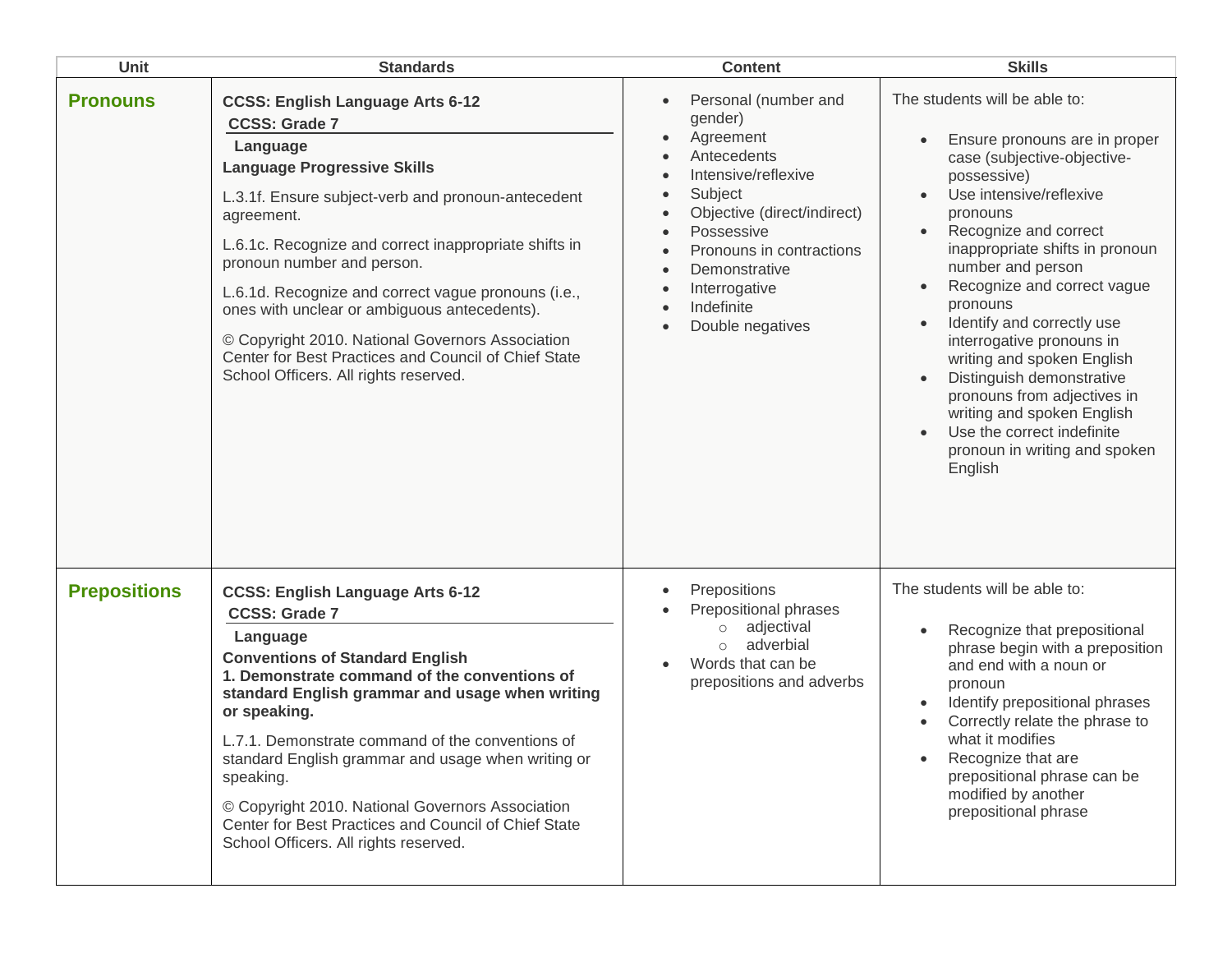| <b>Unit</b>                       | <b>Standards</b>                                                                                                                                                                                                                                                                                                                                                                                                                                                                                                                                                                                                                                                                                                                                                                                        | <b>Content</b>                                                                                                                                                                                                                                                                                                                     | <b>Skills</b>                                                                                                                                                                                                                 |
|-----------------------------------|---------------------------------------------------------------------------------------------------------------------------------------------------------------------------------------------------------------------------------------------------------------------------------------------------------------------------------------------------------------------------------------------------------------------------------------------------------------------------------------------------------------------------------------------------------------------------------------------------------------------------------------------------------------------------------------------------------------------------------------------------------------------------------------------------------|------------------------------------------------------------------------------------------------------------------------------------------------------------------------------------------------------------------------------------------------------------------------------------------------------------------------------------|-------------------------------------------------------------------------------------------------------------------------------------------------------------------------------------------------------------------------------|
|                                   |                                                                                                                                                                                                                                                                                                                                                                                                                                                                                                                                                                                                                                                                                                                                                                                                         |                                                                                                                                                                                                                                                                                                                                    | Use prepositional phrases to<br>clarify and enhance writing and<br>speaking                                                                                                                                                   |
| <b>Adjectives</b>                 | <b>CCSS: English Language Arts 6-12</b><br><b>CCSS: Grade 7</b><br>Language<br><b>Conventions of Standard English</b><br>1. Demonstrate command of the conventions of<br>standard English grammar and usage when writing<br>or speaking.<br>L.7.1. Demonstrate command of the conventions of<br>standard English grammar and usage when writing or<br>speaking.<br>2. Demonstrate command of the conventions of<br>standard English capitalization, punctuation, and<br>spelling when writing.<br>L.7.2a. Use a comma to separate coordinate adjectives<br>(e.g., It was a fascinating, enjoyable movie but not He<br>wore an old[,] green shirt).<br>© Copyright 2010. National Governors Association<br>Center for Best Practices and Council of Chief State<br>School Officers. All rights reserved. | Descriptive adjectives<br>Definite and Indefinite<br>articles<br>Numerical adjectives<br>(definite and indefinite)<br>Adjectives as subject<br>complements<br>Comparative and<br>superlative adjectives<br>Demonstrative adjectives<br>Interrogative adjectives<br>Indefinite adjectives<br>Adjective phrases<br>Proper adjectives | The students will be able:<br>Identify adjective and the noun<br>it modifies<br>Classify types of adjectives<br>used<br>Discover the different uses of<br>$\bullet$<br>adjectives<br>Use adjectives effectively in<br>writing |
| <b>Punctuating</b><br>with Commas | <b>CCSS: English Language Arts 6-12</b><br><b>CCSS: Grade 7</b><br>Language<br>2. Demonstrate command of the conventions of<br>standard English capitalization, punctuation, and<br>spelling when writing.<br>L.7.2. Demonstrate command of the conventions of<br>standard English capitalization, punctuation, and<br>spelling when writing.                                                                                                                                                                                                                                                                                                                                                                                                                                                           | Commas in a series<br>(including the Oxford<br>comma)<br>Commas in a friendly<br>letter<br>Commas in an address<br>Commas in dates<br>Comma before<br>conjunction in compound<br>sentences                                                                                                                                         | The students will be able:<br>Review commas in a series, a<br>friendly letter, an address,<br>dates, and before conjunctions<br>in compound sentences<br>Use a comma in the title of a<br>person                              |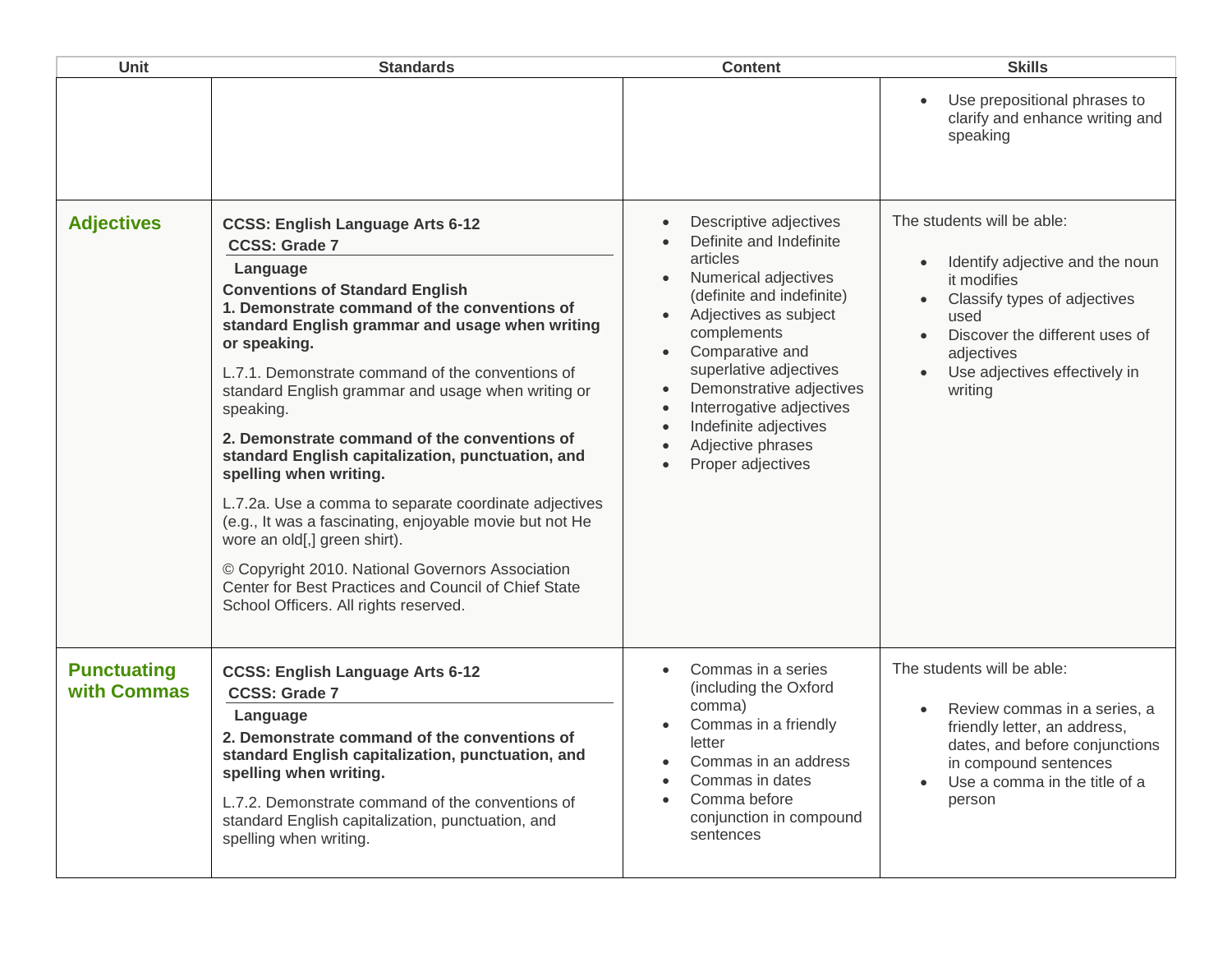| Unit         | <b>Standards</b>                                                                                                                                                                                                                                                                                                                                                                                                                                          | <b>Content</b>                                                                                                                                                                                                                                                                                                                                                                                                                                                                                                                                                        | <b>Skills</b>                                                                                                                                                                                                                                                                                                                                                                                                                                                                                                                                            |
|--------------|-----------------------------------------------------------------------------------------------------------------------------------------------------------------------------------------------------------------------------------------------------------------------------------------------------------------------------------------------------------------------------------------------------------------------------------------------------------|-----------------------------------------------------------------------------------------------------------------------------------------------------------------------------------------------------------------------------------------------------------------------------------------------------------------------------------------------------------------------------------------------------------------------------------------------------------------------------------------------------------------------------------------------------------------------|----------------------------------------------------------------------------------------------------------------------------------------------------------------------------------------------------------------------------------------------------------------------------------------------------------------------------------------------------------------------------------------------------------------------------------------------------------------------------------------------------------------------------------------------------------|
|              | L.7.2a. Use a comma to separate coordinate adjectives<br>(e.g., It was a fascinating, enjoyable movie but not He<br>wore an old[,] green shirt).<br><b>Language Progressive Skills</b><br>L.6.2a. Use punctuation (commas, parentheses,<br>dashes) to set off nonrestrictive/parenthetical elements.<br>© Copyright 2010. National Governors Association<br>Center for Best Practices and Council of Chief State<br>School Officers. All rights reserved. | Comma in the title of a<br>person<br>Comma to separate<br>speaker tag from written<br>dialogue<br>Comma to set off a direct<br>quotations<br>Commas in appositive<br>$\bullet$<br>phrases<br>Comma following an<br>introductory word or<br>phrase<br>Commas to set off a<br>nonrestrictive clause or<br>phrase<br>Commas to separate<br>subordinate clauses at<br>the beginning of a<br>sentence<br>Commas to separate 2<br>equal adjectives<br>Commas to separate<br>contrasting elements at<br>the end of a sentence<br>Comma to separate too<br>when it means also | Use a comma to separate<br>speaker tag from written<br>dialogue<br>Use a comma to set off a direct<br>quotations<br>Use commas in appositive<br>phrases<br>Use a comma following and<br>introductory word or phrase<br>Use commas to set off an<br>nonrestrictive clause or phrase<br>Use commas to separate<br>subordinate clauses at the<br>beginning of a sentence<br>Use commas to separate 2<br>equal adjectives<br>Use commas to separate<br>contrasting elements at the<br>end of a sentence<br>Use a comma to separate too<br>when it means also |
| <b>Verbs</b> | <b>CCSS: English Language Arts 6-12</b><br><b>CCSS: Grade 7</b><br>Language<br><b>Conventions of Standard English</b><br>1. Demonstrate command of the conventions of<br>standard English grammar and usage when writing<br>or speaking.<br>L.7.1. Demonstrate command of the conventions of<br>standard English grammar and usage when writing or<br>speaking.<br><b>Language Progressive Skills</b>                                                     | Types of verbs<br>action<br>$\circ$<br>helping (auxiliary)<br>$\circlearrowright$<br>linking and being<br>$\circ$<br>(auxiliary)<br>irregular<br>$\circ$<br>Verb tense<br>present<br>$\circ$<br>past<br>$\circlearrowright$<br>future<br>$\circ$<br>progressive<br>$\circ$<br>perfect<br>$\circ$<br>Transitive and intransitive                                                                                                                                                                                                                                       | The students will be able to:<br>Determine whether verbs are<br>transitive or intransitive<br>Recognize tense<br>Apply tense to written work<br>Recognize the three different<br>types of verbs<br>Apply the correct type of verb<br>in writing<br>Use context clue to distinguish<br>between troublesome verbs<br>(i.e. lie vs. lay)                                                                                                                                                                                                                    |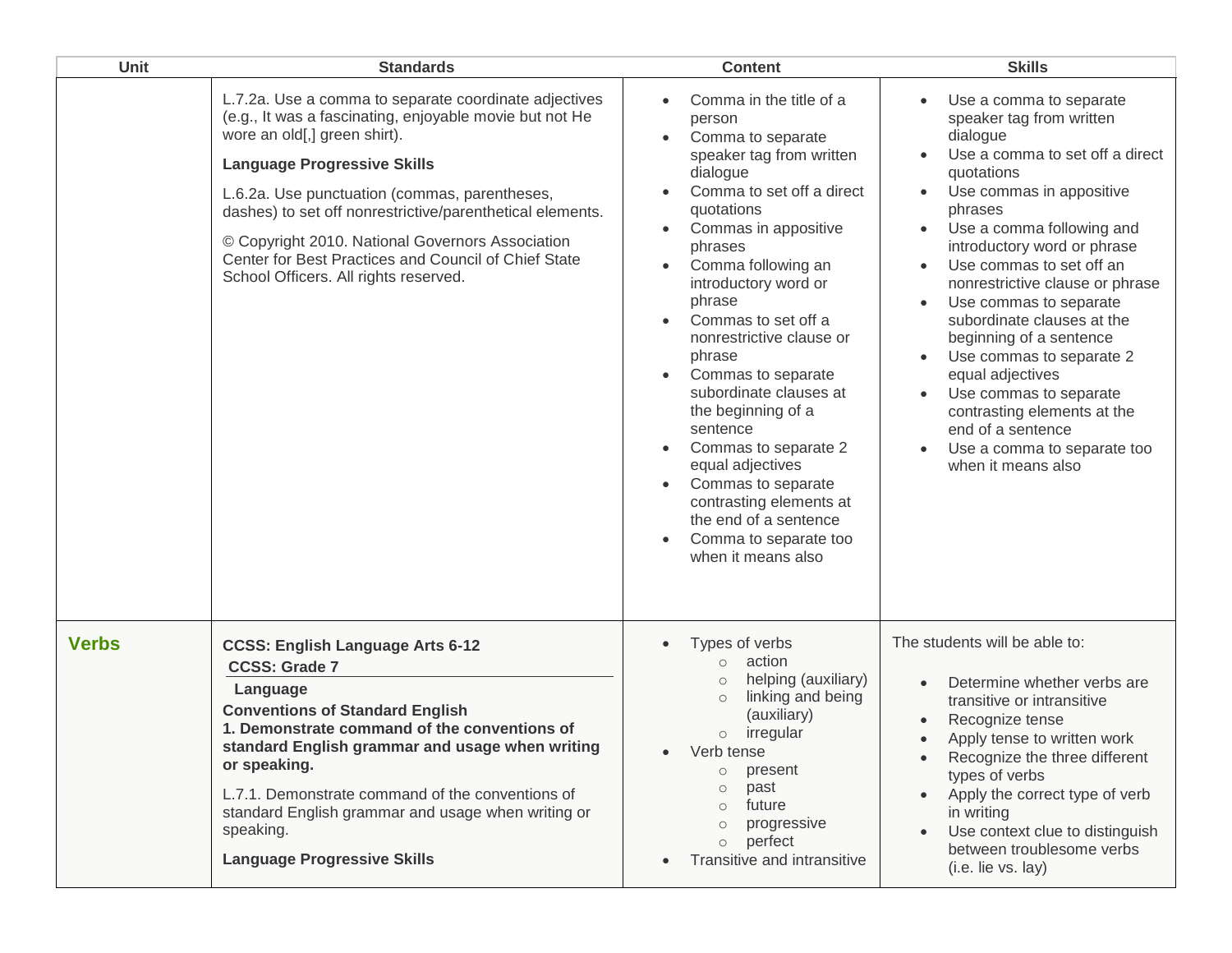| <b>Unit</b>    | <b>Standards</b>                                                                                                                                                                                                                                                                                                                                                                                                                                                                                                                                                                                                                                                                                                                                                                                                                                                                                                                                                                                                                                                                                                                                 | <b>Content</b>                                                                                                                                                                                                                                                                 | <b>Skills</b>                                                                                                                                                                                                                                                                                                                                                                                                                                                                              |
|----------------|--------------------------------------------------------------------------------------------------------------------------------------------------------------------------------------------------------------------------------------------------------------------------------------------------------------------------------------------------------------------------------------------------------------------------------------------------------------------------------------------------------------------------------------------------------------------------------------------------------------------------------------------------------------------------------------------------------------------------------------------------------------------------------------------------------------------------------------------------------------------------------------------------------------------------------------------------------------------------------------------------------------------------------------------------------------------------------------------------------------------------------------------------|--------------------------------------------------------------------------------------------------------------------------------------------------------------------------------------------------------------------------------------------------------------------------------|--------------------------------------------------------------------------------------------------------------------------------------------------------------------------------------------------------------------------------------------------------------------------------------------------------------------------------------------------------------------------------------------------------------------------------------------------------------------------------------------|
|                | L.3.1f. Ensure subject-verb and pronoun-antecedent<br>agreement.<br>L.5.1d. Recognize and correct inappropriate shifts in<br>verb tense.<br>© Copyright 2010. National Governors Association<br>Center for Best Practices and Council of Chief State<br>School Officers. All rights reserved.                                                                                                                                                                                                                                                                                                                                                                                                                                                                                                                                                                                                                                                                                                                                                                                                                                                    | Principle parts<br>present<br>$\circ$<br>past<br>$\circ$<br>present participle<br>$\circ$<br>past participle<br>$\circ$<br>Subject-verb agreement<br>Troublesome verbs                                                                                                         | Apply correct usage of<br>irregular verbs<br>Write compound and complex<br>sentences with subject/verb<br>agreement<br>Identify more than one verb in<br>compound and complex<br>sentences                                                                                                                                                                                                                                                                                                 |
| <b>Adverbs</b> | <b>CCSS: English Language Arts 6-12</b><br><b>CCSS: Grade 7</b><br>Writing<br>2. Write informative/explanatory texts to examine<br>and convey complex ideas and information clearly<br>and accurately through the effective selection,<br>organization, and analysis of content.<br>W.7.2c. Use appropriate transitions to create cohesion<br>and clarify the relationships among ideas and concepts.<br>W.7.2d. Use precise language and domain-specific<br>vocabulary to inform about or explain the topic.<br>3. Write narratives to develop real or imagined<br>experiences or events using effective technique,<br>well-chosen details, and well-structured event<br>sequences.<br>W.7.3d. Use precise words and phrases, relevant<br>descriptive details, and sensory language to capture the<br>action and convey experiences and events.<br>Language<br><b>Conventions of Standard English</b><br>1. Demonstrate command of the conventions of<br>standard English grammar and usage when writing<br>or speaking.<br>L.7.1. Demonstrate command of the conventions of<br>standard English grammar and usage when writing or<br>speaking. | Adverbs<br>as modifier of<br>$\circ$<br>verbs<br>as modifiers of<br>$\circ$<br>adverbs and<br>adjectives<br>negation<br>$\circ$<br>time<br>$\circ$<br>place<br>$\circ$<br>manner<br>$\circ$<br>degree<br>$\circ$<br>words that can<br>$\circ$<br>be adverbs or<br>prepositions | The students will be able to:<br>Know that adverbs modify<br>verbs<br>Recognize and identify<br>adverbs of negation, time,<br>place, manner, and degree<br>Determine, from context,<br>words that can be either<br>adverbs or prepositions<br>Review the use of -ly as the<br>$\bullet$<br>predominate suffix that<br>indicates an adverb<br>Review comparative and<br>$\bullet$<br>superlative forms of adverbs<br>Recognize that adverbs may<br>$\bullet$<br>sometimes modify adjectives |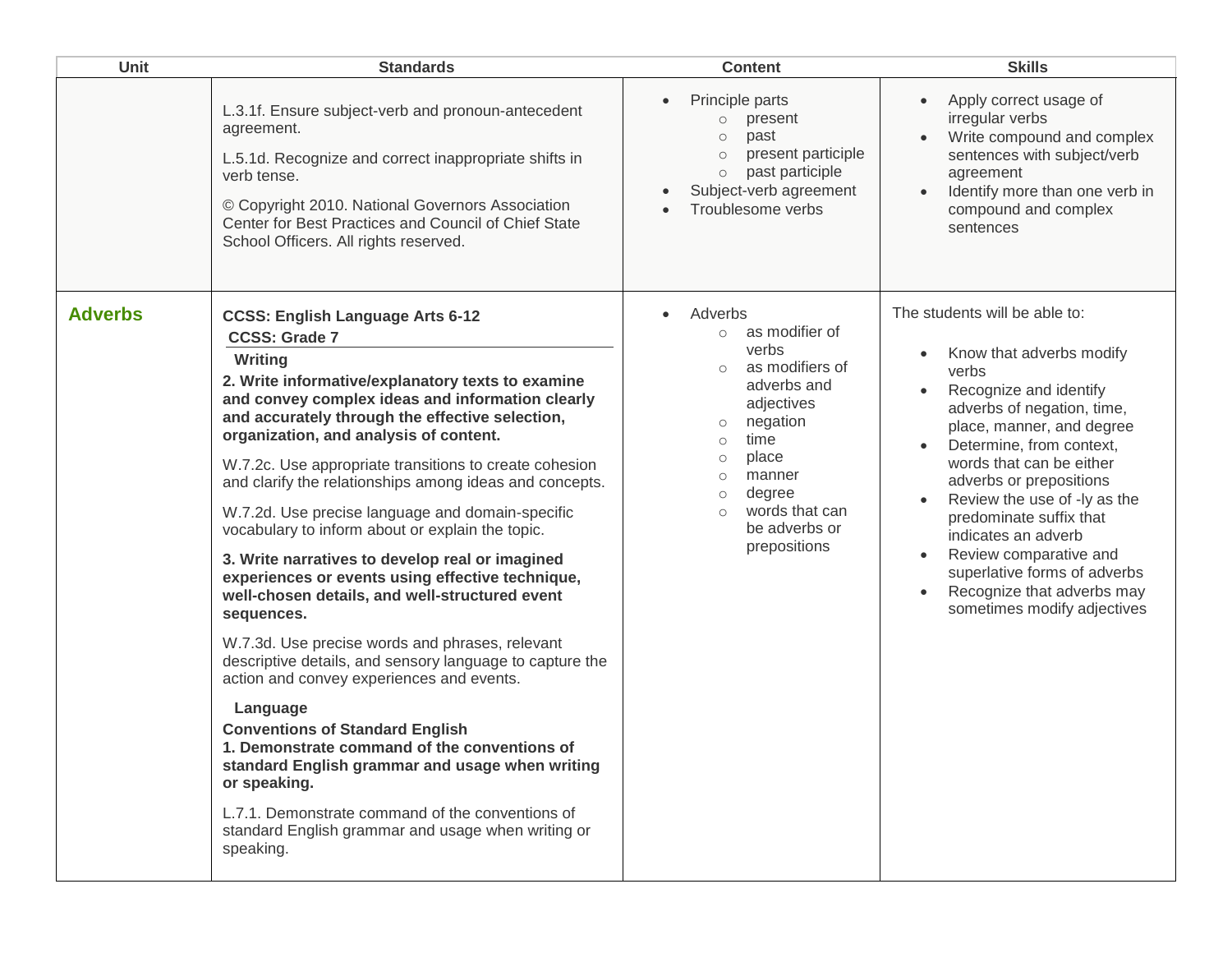| Unit                                  | <b>Standards</b>                                                                                                                                                                                                                                                                                                                                                                                                                                                                                                     | <b>Content</b>                                                                                                                                                                 | <b>Skills</b>                                                                                                                                                                                                                                                                                                   |
|---------------------------------------|----------------------------------------------------------------------------------------------------------------------------------------------------------------------------------------------------------------------------------------------------------------------------------------------------------------------------------------------------------------------------------------------------------------------------------------------------------------------------------------------------------------------|--------------------------------------------------------------------------------------------------------------------------------------------------------------------------------|-----------------------------------------------------------------------------------------------------------------------------------------------------------------------------------------------------------------------------------------------------------------------------------------------------------------|
|                                       | <b>Knowledge of Language</b><br>3. Apply knowledge of language to understand how<br>language functions in different contexts, to make<br>effective choices for meaning or style, and to<br>comprehend more fully when reading or listening.<br>L.7.3. Use knowledge of language and its conventions<br>when writing, speaking, reading, or listening.<br>© Copyright 2010. National Governors Association<br>Center for Best Practices and Council of Chief State<br>School Officers. All rights reserved.           |                                                                                                                                                                                |                                                                                                                                                                                                                                                                                                                 |
| <b>Interjections</b>                  | <b>CCSS: English Language Arts 6-12</b><br><b>CCSS: Grade 7</b><br>Language<br><b>Conventions of Standard English</b><br>1. Demonstrate command of the conventions of<br>standard English grammar and usage when writing<br>or speaking.<br>L.7.1. Demonstrate command of the conventions of<br>standard English grammar and usage when writing or<br>speaking.<br>© Copyright 2010. National Governors Association<br>Center for Best Practices and Council of Chief State<br>School Officers. All rights reserved. | Interjections<br>Voice                                                                                                                                                         | The students will be able to:<br>Identify interjections<br>Punctuate interjections<br>correctly<br>Use interjections to help<br>improve voice                                                                                                                                                                   |
| <b>Punctuating</b><br><b>Dialogue</b> | <b>CCSS: English Language Arts 6-12</b><br><b>CCSS: Grade 7</b><br>Writing<br>2. Write informative/explanatory texts to examine<br>and convey complex ideas and information clearly<br>and accurately through the effective selection,<br>organization, and analysis of content.<br>W.7.2. Write informative/explanatory texts to examine a<br>topic and convey ideas, concepts, and information                                                                                                                     | Speaker tag vs. dialogue<br>Correct punctuation<br>Divided dialogue<br>Paragraph indentation<br>Synonyms for said<br>Placement of quotation<br>marks<br>Correct capitalization | The students will be able to:<br>Distinguish between the<br>speaker tag and dialogue<br>Use correct punctuation in<br>dialogue, including the type<br>and placement within<br>quotations<br>Use quotation marks around<br>each part of divided dialogue<br>Indent a new paragraph every<br>time speaker changes |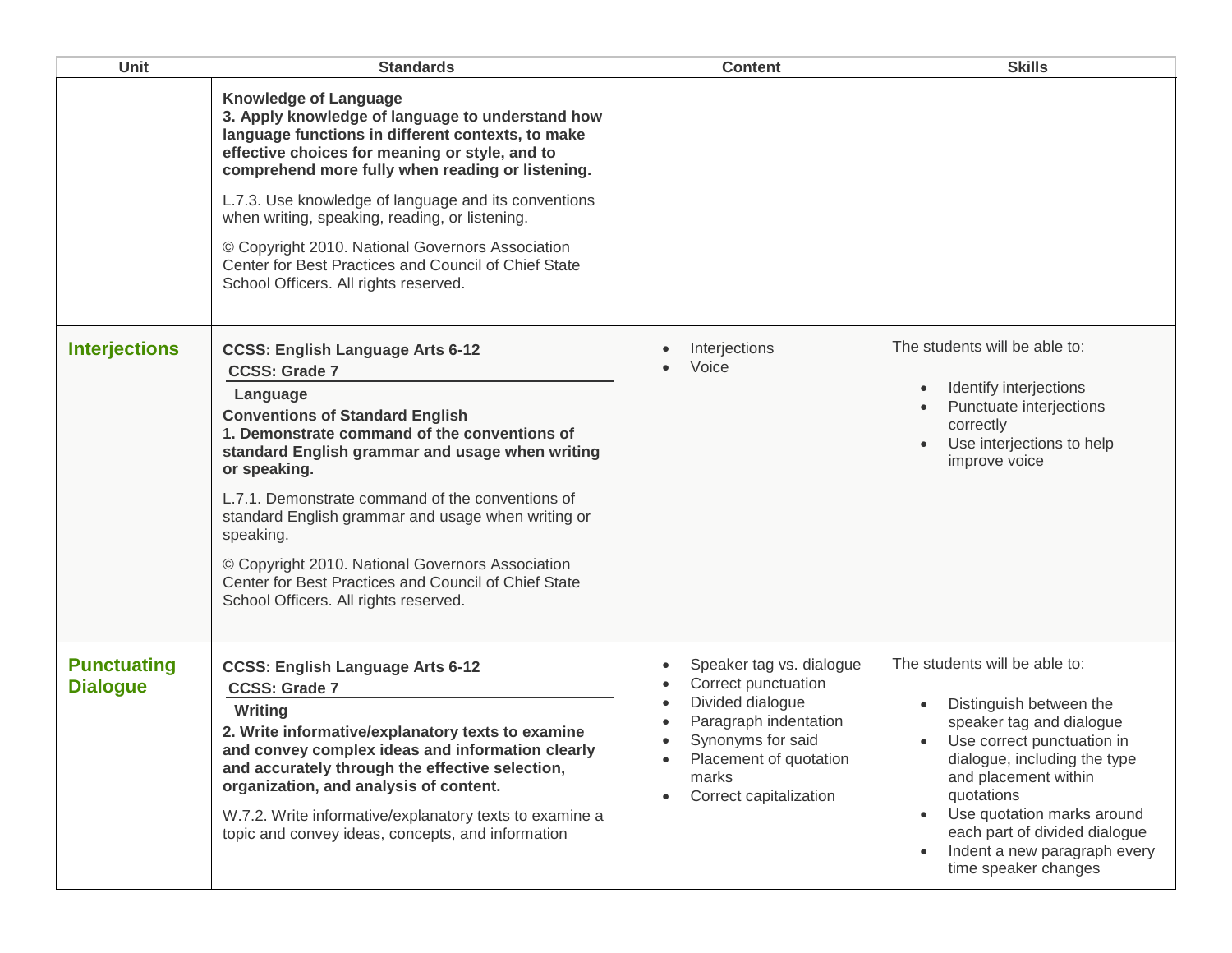| <b>Unit</b> | <b>Standards</b>                                                                                                                                                                                                                                                                                                                                                                                                                 | <b>Content</b> | <b>Skills</b>                                                                                                                             |
|-------------|----------------------------------------------------------------------------------------------------------------------------------------------------------------------------------------------------------------------------------------------------------------------------------------------------------------------------------------------------------------------------------------------------------------------------------|----------------|-------------------------------------------------------------------------------------------------------------------------------------------|
|             | through the selection, organization, and analysis of<br>relevant content.<br>W.7.2a. Introduce a topic clearly, previewing what is to<br>follow; organize ideas, concepts, and information, using<br>strategies such as definition, classification,<br>comparison/contrast, and cause/effect; include<br>formatting (e.g., headings), graphics (e.g., charts,<br>tables), and multimedia when useful to aiding<br>comprehension. |                | Use synonyms for said<br>$\bullet$<br>Place quotation marks around<br>dialogue correctly<br>Use correct capitalization<br>within dialogue |
|             | 3. Write narratives to develop real or imagined<br>experiences or events using effective technique,<br>well-chosen details, and well-structured event<br>sequences.                                                                                                                                                                                                                                                              |                |                                                                                                                                           |
|             | W.7.3. Write narratives to develop real or imagined<br>experiences or events using effective technique,<br>relevant descriptive details, and well-structured event<br>sequences.                                                                                                                                                                                                                                                 |                |                                                                                                                                           |
|             | 5. Develop and strengthen writing as needed by<br>planning, revising, editing, rewriting, or trying a new<br>approach.                                                                                                                                                                                                                                                                                                           |                |                                                                                                                                           |
|             | W.7.5. With some guidance and support from peers and<br>adults, develop and strengthen writing as needed by<br>planning, revising, editing, rewriting, or trying a new<br>approach, focusing on how well purpose and audience<br>have been addressed.                                                                                                                                                                            |                |                                                                                                                                           |
|             | Language<br><b>Conventions of Standard English</b><br>1. Demonstrate command of the conventions of<br>standard English grammar and usage when writing<br>or speaking.                                                                                                                                                                                                                                                            |                |                                                                                                                                           |
|             | L.7.1. Demonstrate command of the conventions of<br>standard English grammar and usage when writing or<br>speaking.                                                                                                                                                                                                                                                                                                              |                |                                                                                                                                           |
|             | 2. Demonstrate command of the conventions of<br>standard English capitalization, punctuation, and<br>spelling when writing.                                                                                                                                                                                                                                                                                                      |                |                                                                                                                                           |